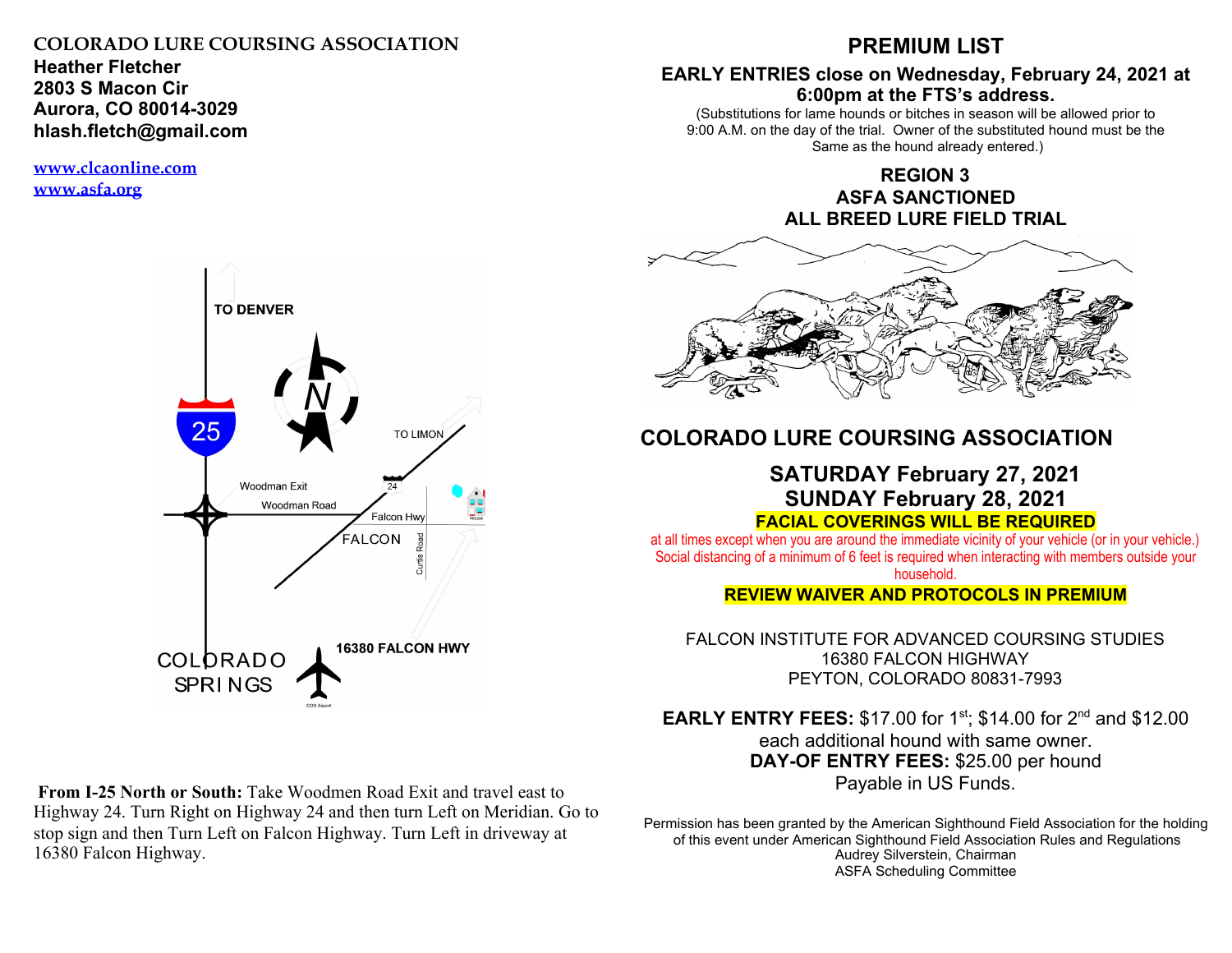### **COLORADO LURE COURSING ASSOCIATION**

**OFFICERS AND DIRECTORS**<br>President President Darci Kunard Darci Kunard<br>Vice President Nicolae Connie Sulliva **Recording Secretary** Corresponding Secretary<br>Treasurer Directors-at-Large: Tom Golcher Cathy Day<br>Heather Fletcher Cana Havden

Connie Sullivan<br>Robin Phinney<br>Dan Heidel Deann Britton<br>Tom Golcher Cathy Day Heather Fletcher Gina Hayde<br>Mike Hussey Reter Lowe

#### **JUDGES (AND THEIR ASSIGNMENTS)**

| S = Single Judge                   | * = Provisional Judge | # = Canadian Judge        |
|------------------------------------|-----------------------|---------------------------|
| Dan Heidel Lakewood, CO            |                       | Claudia Miller Arvada, CO |
| Russ Buhrdorf Colorado Springs, CO |                       | Tom Golcher Peyton, CO    |

Mike Hussey

#### **SATURDAY**

| <b>JUDGE</b> | A                         | Αz                   | Ba                   | в | r                      | G         | В                        | W                         | G                                     |           | Đ<br>в                                | e<br>G    | SD                   | S                                     | <b>SW</b> | W                      | Sgl                  | Prv                  |
|--------------|---------------------------|----------------------|----------------------|---|------------------------|-----------|--------------------------|---------------------------|---------------------------------------|-----------|---------------------------------------|-----------|----------------------|---------------------------------------|-----------|------------------------|----------------------|----------------------|
| <b>Russ</b>  | *                         |                      |                      | * |                        |           |                          |                           |                                       |           |                                       |           |                      |                                       | ×         | $\mathbf x$            | $\ddot{\phantom{1}}$ |                      |
| Tom          |                           | $\cdot$<br>$\lambda$ | $\cdot$<br>$\lambda$ |   | $\lambda$<br>$\lambda$ | $\lambda$ | $\lambda$<br>$\lambda$   | $\lambda$<br>⌒            | $\overline{\phantom{a}}$<br>$\lambda$ | $\lambda$ | $\lambda$<br>$\overline{\phantom{a}}$ | $\lambda$ | $\cdot$<br>$\lambda$ | $\lambda$<br>$\overline{\phantom{a}}$ |           | $\lambda$<br>$\lambda$ | $\cdot$<br>↗         | $\cdot$<br>$\lambda$ |
| Dan          | $\checkmark$<br>$\lambda$ | $\lambda$            | $\lambda$            | v |                        |           | $\overline{\phantom{a}}$ | $\checkmark$<br>$\Lambda$ | . .<br>$\lambda$                      |           |                                       |           | $\lambda$            | $\lambda$<br>$\sqrt{ }$               |           |                        |                      |                      |

### **SUNDAY**

| <b>JUDGE</b> | A                 | Αz        | Ba        | в | C | G | в                 | W                 | G                         | D | R                        | S | <b>SD</b>      | S                 | <b>SW</b>            | W                 | Sgl            | Prv                  |
|--------------|-------------------|-----------|-----------|---|---|---|-------------------|-------------------|---------------------------|---|--------------------------|---|----------------|-------------------|----------------------|-------------------|----------------|----------------------|
| Dan          | $\checkmark$<br>∧ | $\lambda$ | ⌒         |   | v |   | $\checkmark$<br>∧ | v<br>$\lambda$    | $\checkmark$<br>$\lambda$ |   | $\overline{\phantom{a}}$ |   | $\lambda$<br>⌒ | $\checkmark$<br>⌒ | $\cdot$<br>$\lambda$ | $\checkmark$<br>∧ | $\cdot$<br>⌒   | $\cdot$<br>$\lambda$ |
| Claudia      | $\checkmark$      | $\lambda$ | $\lambda$ |   |   |   | v<br>∧            | $\checkmark$<br>⌒ | $\lambda$                 |   |                          |   | $\lambda$      | v<br>$\sqrt{ }$   |                      | ↗                 | v<br>$\lambda$ |                      |
|              |                   |           |           |   |   |   |                   |                   |                           |   |                          |   |                |                   |                      |                   |                |                      |
|              |                   |           |           |   |   |   |                   |                   |                           |   |                          |   |                |                   |                      |                   |                |                      |

## **FIELD COMMITTEE**

| Field Chair     | <b>Connie Sullivan. 303-906-1658</b>     |
|-----------------|------------------------------------------|
| Field Secretary | Heather Fletcher, hlash.fletch@gmail.com |
|                 | 2803 S Macon Cir. Aurora, CO 80014-3029  |
|                 | 303-337-6714                             |
|                 |                                          |

| Lure Operators      | R Buhrdorf, T Golcher, D Heidel, C Sullivan |
|---------------------|---------------------------------------------|
| <b>Hunt Masters</b> | D Britton, D Kunard, C Sullivan, KC Thomson |

**Ribbons or rosettes will be offered for all placements.** First**=Blue,** Second**=Red,** Third**=Yellow,** Fourth**=White,** NBQ**=Green** Highest Scoring Single**=Navy/Gold,** Best of Breed**=Purple/Gold**

## **TRIAL HOURS: 8:30 a.m. until ribbons are awarded. DAY OF ENTRIES CLOSE AT 9:00 A.M DAY OF TRIAL ROLL CALL PROMPTLY AT 9:15 A.M.**

**Any hound not present at Roll Call will be scratched and entry fee will not be refunded.**

# **ELIGIBLE BREEDS & REGISTRY**

Only purebred Afghan Hounds, Azawakhs, Basenjis, Borzoi, Cirneco dell'Etna, Greyhounds, Ibizan Hounds, Irish Wolfhounds, Italian Greyhounds, Pharaoh Hounds, Rhodesian Ridgebacks, Salukis, Scottish Deerhounds,Silken Windhound, Sloughis, Whippets and Provisional breeds may be entered in the regular stakes.

Provisional breeds currently include purebred Chart Polski, Galgo Español, Magyar Agar, Peruvian Inca Orchid, Portuguese Podengo (Pequeno), Portuguese Podengo (Medio & Grande), and must be individually registered with the appropriate registry.

All entries shall be individually registered with the AKC (including ILP & PAL), the NGA, the UKC, the FCI, an ASFA-recognized foreign or ASFA Board approved registry or possess a CRN from the SPDBS. A photocopy of acceptable registry must be submitted with each hound's first ASFA field trial entry; this requirement is waived for hounds registered with the NGA.

## **REGULAR STAKES OFFERED:**

**OPEN** - Any eligible sighthound, excluding ASFA Field Champions of record that has met ASFA Certification requirements.

**FIELD CHAMPION** - Any ASFA Field Champion

**VETERAN** - Any eligible sighthound which is 6 years or older on the day of the trial, except Irish Wolfhounds whose age shall be at least 5 years; and Afghans, Rhodesian Ridgebacks, Salukis and Whippets whose age shall be at least 7 years of age and has met ASFA certification requirements. Points go toward V-FCh and V-LCM titles.

**SINGLE STAKE**: Any eligible sighthound including those disqualified to run in other stakes. Each hound runs alone. Not eligible for Best of Breed or Best in Field. Hounds are eligible to earn TCP and CPX titles from the Singles stake. Limited breeds are not eligible for these titles.

**PROVISIONAL** - Any eligible sighthound of an eligible Provisional breed that has met certification requirements. Not eligible for Best of Breed or Best in field.

### **BEST IN FIELD OFFERED SATURDAY ONLY**

## **GENERAL INFORMATION**

**Conditions of Entry**: All entries must be one year or older on the day of the trial. Stakes will be split into flights by public random draw if the entry in any regular stake is 20 or more. Bitches in season, lame hounds and hounds with breed disqualifications will be excused at roll call. Spayed, neutered, monorchid or cryptorchid hounds without breed disqualifications may be entered; hounds with breed disqualifications are not eligible to enter except in the Single Stake. Hounds not present at the time of roll call will be scratched. All hounds will run twice, in trios if possible or braces (except in the Single Stake), unless excused, dismissed or disqualified.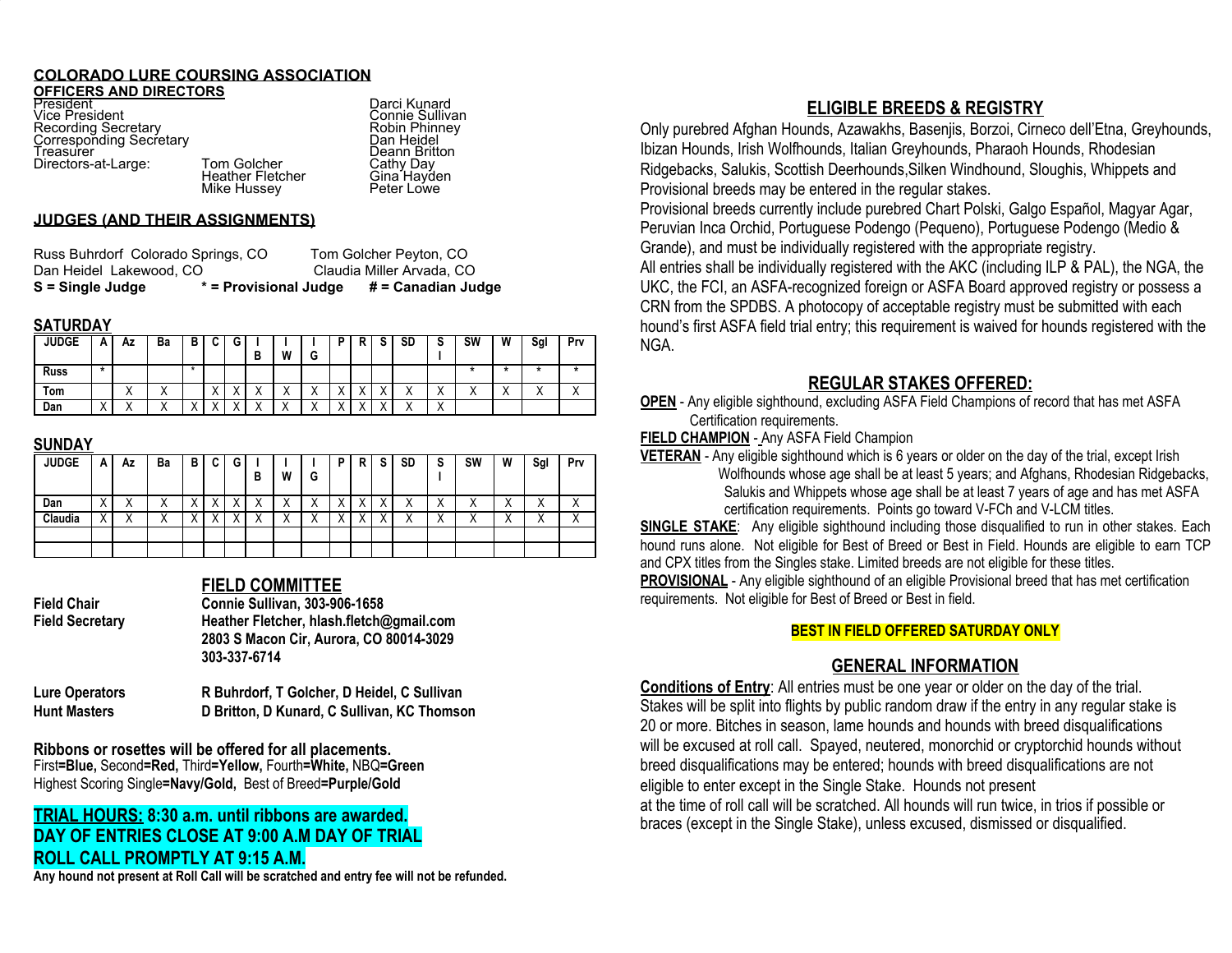# **Information & Policies**

- Port-a-pot on site.
- BRING WATER AND SHADE FOR YOUR HOUNDS.
- Bring FOOD none offer by the Club.
- **● Veterinarian Saturday Black Forest Veterinary Clinic 719-495-3666. Sunday Animal Emergency Care, 5752 North Academy Blvd., (behind Petco) 719-260-7141.**
- Due to dry conditions, smoking of any kind is prohibited on the field, Absolutely NO CAMPFIRES!
- PICK UP AFTER YOUR DOG AND YOURSELF!
- EQUIPMENT: Type of lure machine: battery-powered continuous-loop system. Back-up equipment will be available. Type of lures: highly visible plastic strips.
- A \$20.00 fee will be assessed for any returned checks. Persons exhibiting conduct detrimental to ASFA/CLCA/ any hound(s)/other person(s) will be asked to leave the trial site.
- There will be a \$5.00 fine for any owner who does not clean up after his/her hound and for any loose hound not competing in the course in progress.

# **How To Enter**

- 1. Complete the entry form(s) one entry form for each dog and each day that the dog is entered.
	- a. If this is the first time you have entered this dog in an ASFA trial, AND your dog has an AKC QC (qualified courser) OR an ASFA Certification, you MUST include a copy of that with your entry AND a copy of your registration certification (i.e., AKC, UKC, CKC, etc.)
	- b. If your dog does NOT have an AKC QC or ASFA Cert, you are allowed to run in SINGLES, but not the regular open stake. We offer certification AFTER the trial (Friday and Saturday ONLY.) Certification forms are included.
- 2. Email your entries to the Field Trial Secretary at hlash.fletch@gmail.com ENTRIES THAT ARE EMAILED MUST BE ACCOMPANIED BY PAYMENT THROUGH the CLCA PayPal – see #3 for more details.
	- a. You can mail your entries and PAYMENT to the Field Trial Secretary. Due to COVID-19 mail is taking 3-4 days LONGER than normal! Please note – no signature required packages will be accepted! Due to limited entries, EMAIL entries are strongly encouraged. Entries are on a first-come, first-served

basis.

3. Pay the entry fee via the CLCA PayPal account at: deann.clcatreasurer@gmail.com . Please add \$1.00 per entry to cover the PayPal fees. Note: If the entries along with payment are not received, then the emailed entries will NOT constitute a valid entry.

## **ENTRIES WILL NOT BE ACKNOWLEDGED BY MAIL OR TELEPHONE. LATE, INCOMPLETE, UNSIGNED OR CONDITIONAL ENTRIES WILL NOT BE ACCEPTED.**

# **ADVISEMENTS – PLEASE READ**

- Falcon, Colorado is at a high-altitude (6800 ft above sea level.) This is considered the high desert.
- Due to the high altitude, please ensure your hounds AND you are in top physical condition.
- Sunscreen and lots of water are strongly recommended.
- *●* The field is **NATURAL TERRAIN** tending to be dry, uneven ground with a few patches of prairie plants, cactus, goatheads, and some rocks. The field is mowed prior to the trial. Care is taken to remove rocks and cactus from the path of the lure. *This is NOT a manicured lawn.*
- The ground can be hard, packed dirt depending on whether it has rained recently. Sandy soil is also present
- Be sure to check your dog's feet frequently for cactus, goatheads, and the condition of their pads.
- You and your dogs will NEED more water than you think is normal due to the altitude, dry conditions and lack of humidity.
- We do our best to patch holes in the ground from the various wildlife; as well as remove cactus and rocks from the path of the lure. Participants are encouraged to help walk the field BEFORE the trial to patch holes.
- December can be warm, cold, windy, mild, raining, or snowing. Please be prepared for any/all types of weather.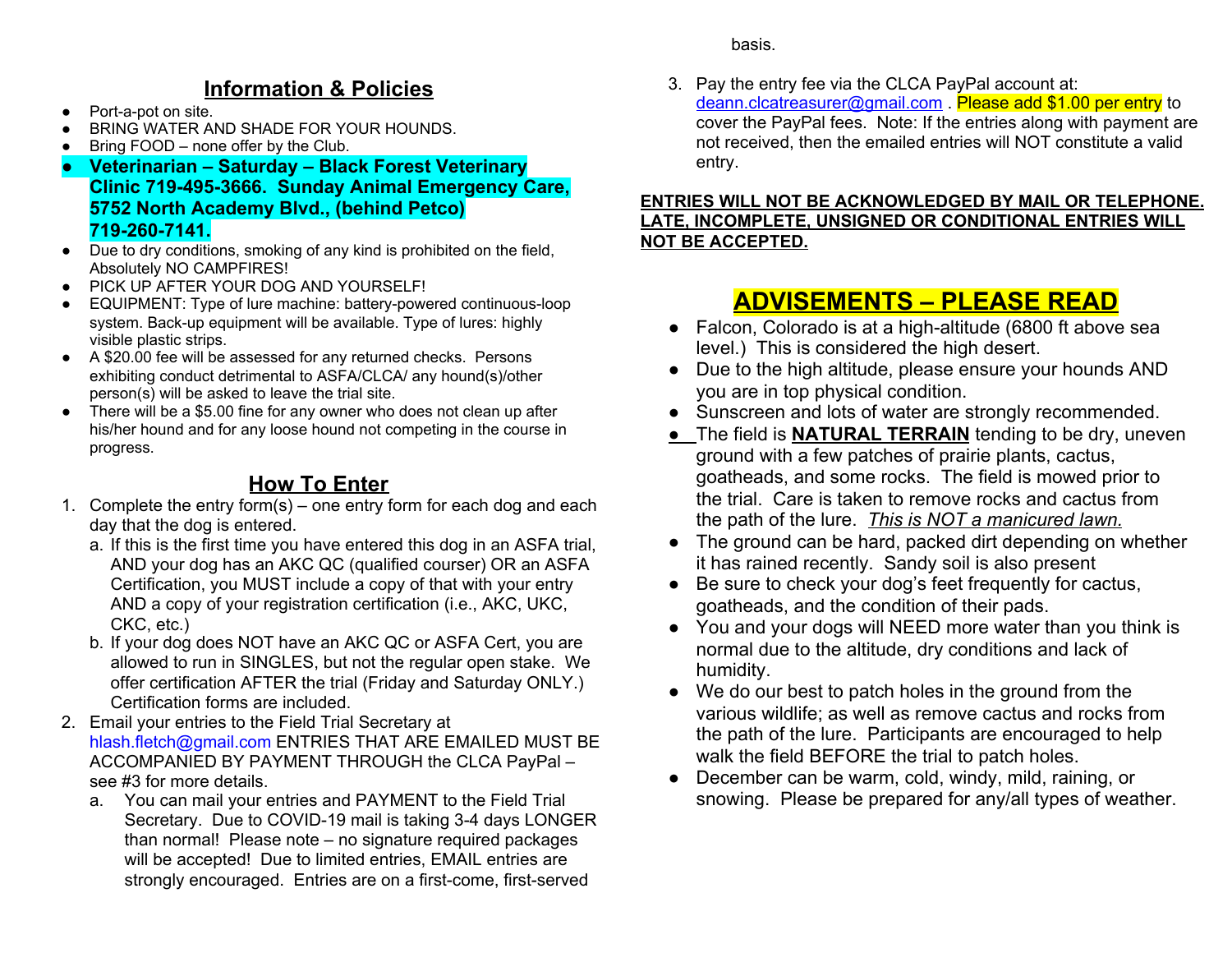# **COURSE PLANS:**

Colorado Lure Coursing Association reserves the right to alter the course design(s) depending on field and/or weather conditions on the day of the trial.

## **Saturday 2/27/2021**

**855 yards, clockwise for prelims and reversed for finals**



### Start/Finish

### **Sunday 2/28/2021**

**770 yards, clockwise for prelims and reversed for finals**



**Warning: It is advised that all hounds entered be in top physical condition due to the altitude and rigorous conditions of the course, which will be run on natural terrain and may include such hazards as rocks, trees, cactus, vegetation, gopher holes, gullies, bodies of water and other obstacles.**

# **ALL HOUNDS RUN AT THE OWNER'S SOLE RISK.**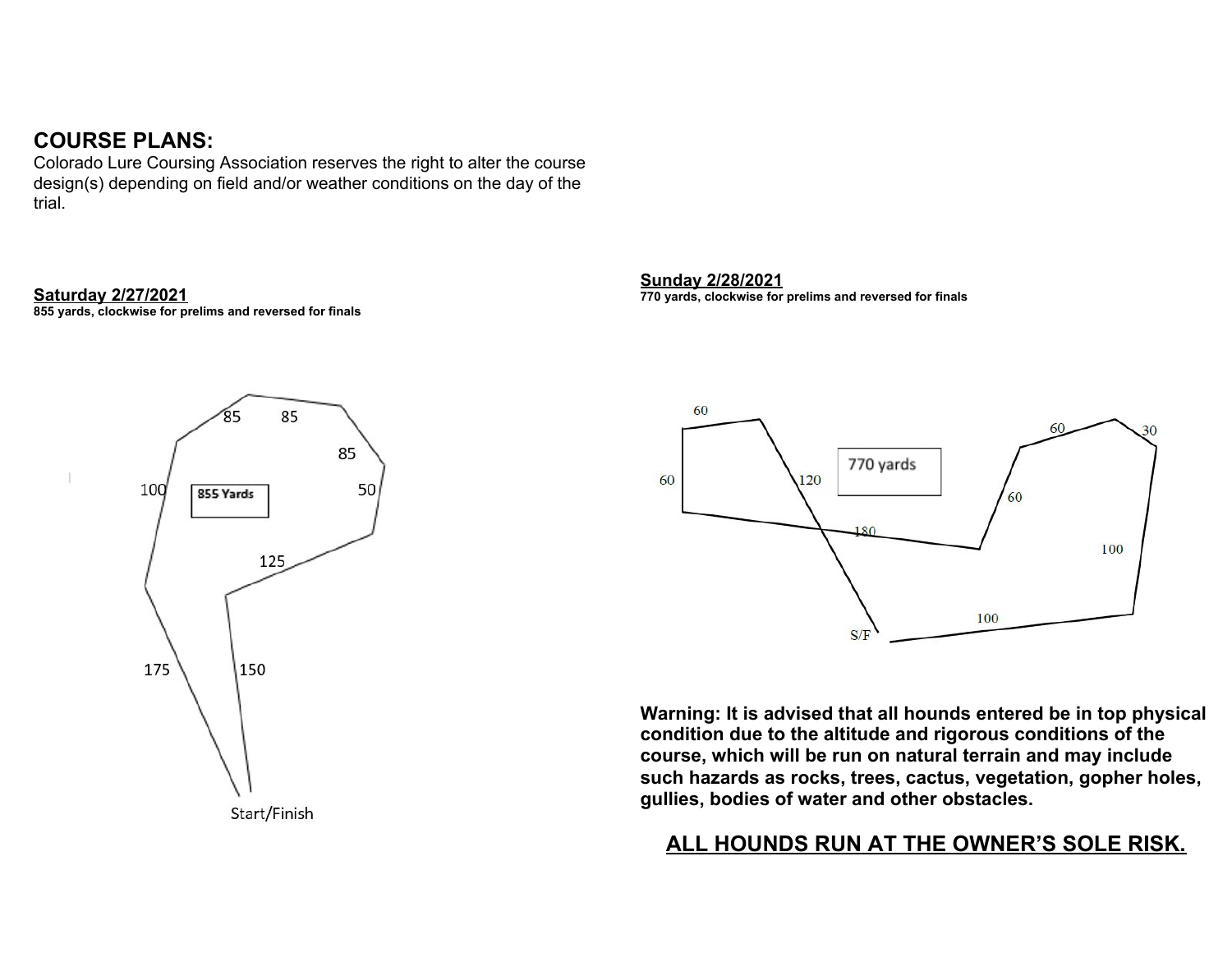# Saturday, February 27, 2021 **Certifications and practices will be held AFTER the CLCA trial on Saturday, WEATHER AND MACHINERY PERMITTING**

**All hounds will be inspected before running. Lame hounds and bitches in season may NOT run.**

- **Certification: Any entry marked "First ASFA Point Trial" Must have an ASFA Hound Certification form and a copy of the hound's registration papers, not required for NGA greyhounds, and must present them to the Field Trial Secretary along with your entry before entering a regular ASFA trial. This applies to "First ASFA point trial" hounds entered in the OPEN, VETERAN or LIMITED stake. Certification forms will be available but MUST be completed prior to judging. Also have your hound's registration number available for the Certification Form.**
- **Certification: \$7.00, Owners wishing to certify a hound for competition are responsible for arranging a hound of the same breed, or similar running style, to run with his/her dog for the certification.**

**Practices: \$5.00 each dog**

Plan on arriving to the field around 3:00 pm; Due to COVID-19 restrictions, do not arrive earlier!

# **Please consider joining CLCA!** We'd love to have you.

Members are eligible to vote on topics at our twice-yearly meetings, to hold offices on the Boards, for the Top 10 year-end awards, and for our fun events and our annual banquet.

Dues are: Individual - \$10/year Associate - \$15/year Family - \$20/year (2 voting members)

# **Surfing the WEB? Check out the following websites:**

# **www.clcaonline.com**

**www.asfa.org**

# **Motels**

# **The following will accept well behaved dogs, and are in the Colorado Springs area:**

- Super 8, Wyndham, Hwy 24 E/AFB Area, 605 Peterson Rd, Colo Spgs 80915, 719-362-5200
- Econo Lodge Airport: 6715 Panamint Ct, Colo Spgs, 80915, 719-638-5800
- LaQuinta Inn Garden of the Gods 4385 Sinton Rd, Colo Spgs, 80907, 719-528-5060

## \*\*\*CHECK HOTELS FOR THEIR PET POLICIES\*\*\*\* \*\*\*\* PLEASE CLEAN UP AFTER YOUR PETS\*\* Falcon Meadow Campgrounds, 11150 Hwy 24, Falcon – 719-495-2694 (Falcon is 5 miles west of the trial site)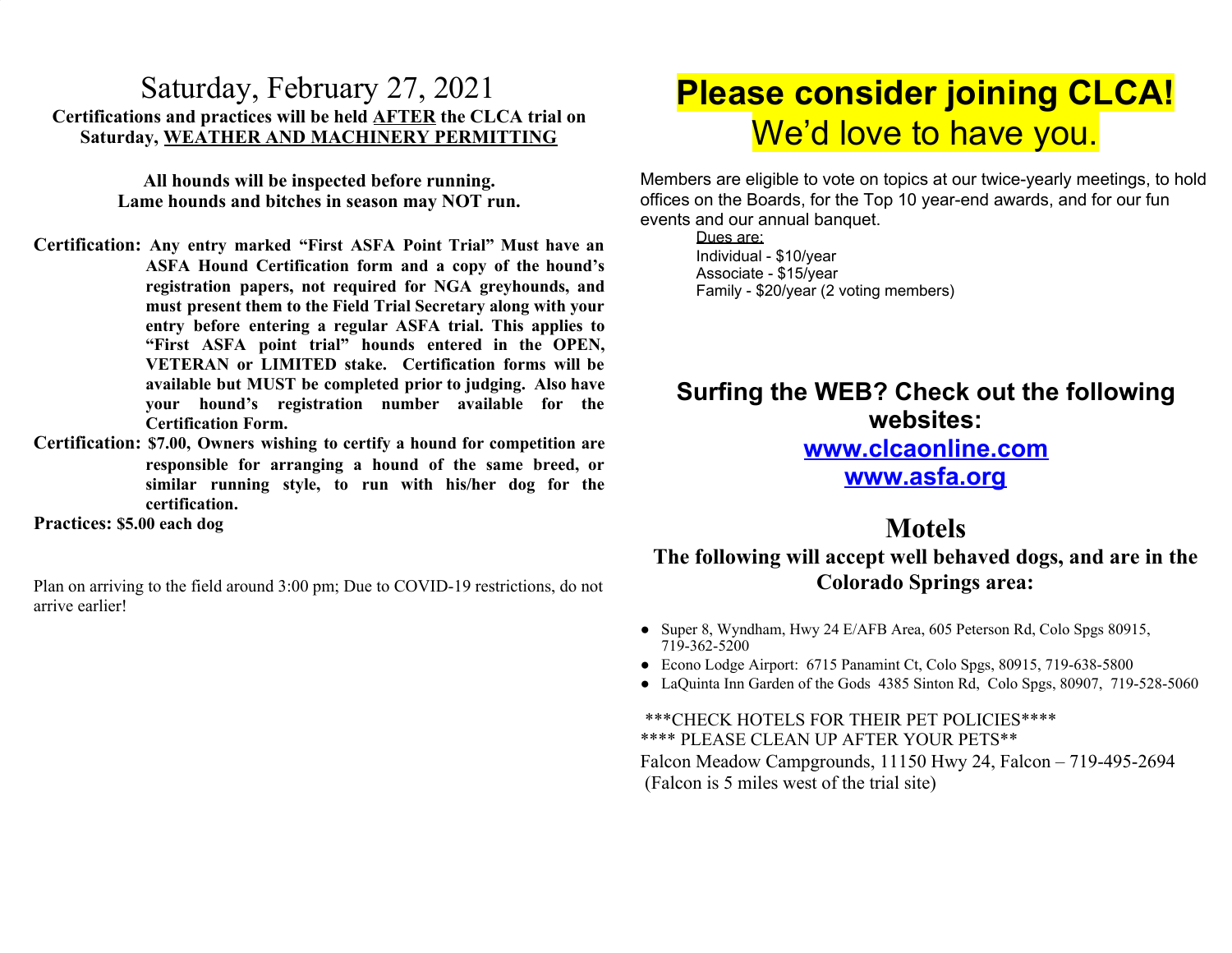# **ASFA COURSING COVID-19 EVENT WAIVER**

I fully attest to the best of my knowledge that I do not have COVID-19 at the time of attending this event. I also attest that I have NOT been in contact with or exposed to any known carrier of COVID-19 within the past 14 days. I agree that I am attending this ASFA event entirely at my own risk and take full responsibility for my own health and safety during this event. I will follow all ASFA and host club rules and requirements to reduce any exposure and possibility of contracting or spreading the virus. I will also fully cooperate with any city, county or state guidelines that have jurisdiction in the area in which the event is taking place.

I fully submit that the American Sighthound Field Association (ASFA), host club (CLCA), the venue that I am attending, and any workers or volunteers, are in no way liable for any present or future COVID-19 exposure incurred at any time by any person, in attendance or not in attendance, during or after this event.

## PRINT NAME:

## SIGNATURE:

## DATE:

# **CLCA Lure Coursing Procedures**

We will follow the State of Colorado and all local guidelines. As of 10/15/2020 the number of people at an outdoor gathering is **limited to 50**, this may change, and we will adjust accordingly.

- 1. All Field Committee and Lure Operators will wear facial coverings.
- **2. All participants will wear facial coverings when interacting with people not in their household.**
- **3. All participants shall maintain the 6-foot social distancing requirement when interacting with people not in their household.**
- 4. Spectators are not advised due to current 50-person limit. This may change.
- 5. No food will be served. Please bring your own food, water and shade for yourself and your dogs. None will be available.
- 6. Park at a 6-foot distance away from other vehicles.
- 7. Roll Call will be done at everyone's car, instead of at a central location. The roll call committee will wear facial coverings. We will ask the owners of females to wipe their dogs and show the inspection committee the tissue.
- 8. Wickets will be wiped down after each dog.
- 9. Hand sanitizer and wet wipes are offered. You are encouraged to bring your own.
- 10. We will prop open the port-a-pot when not in use for more air flow to cut down on bacteria.
- 11. Huntmasters will stand 6 feet from the dogs after inspecting blankets and slip leads.
- 12. At the starting line, all dogs will stand 6 feet apart.
- 13. Practice social distancing the best you can. I know we all have been cooped up but act responsibly!!
- 14. Please be aware of the running order posted; we will use a bull horn to notify you if you choose to stay by your car.
- 15. We will also post running orders and scores on our Facebook page.
- 16. No self-serve ribbons or prizes due to cross contamination.

Above all, have fun with your dogs and be safe!!!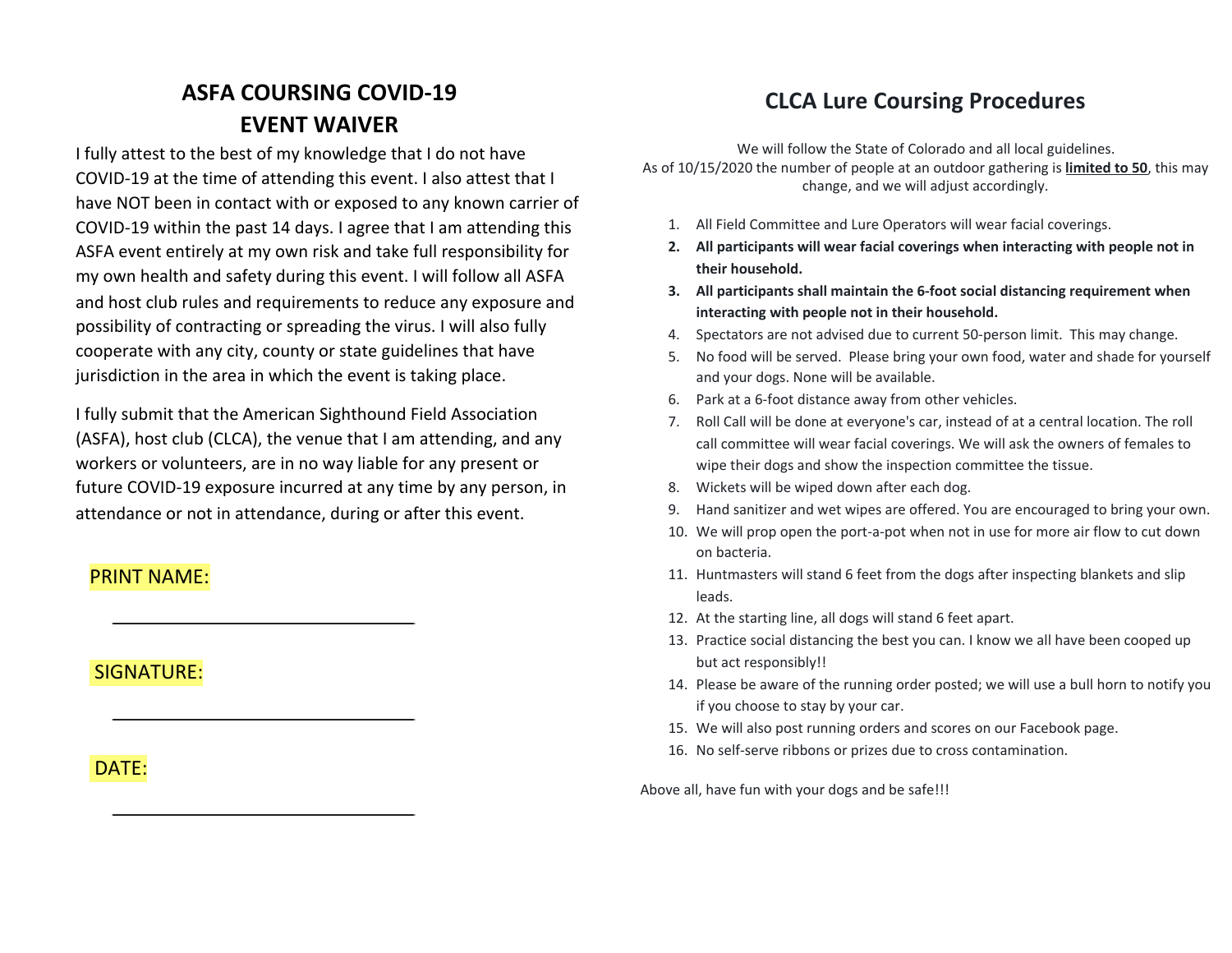**You can make a difference, even if you can help out for an hour or so..** Easy ways to volunteer at a lure coursing field trial (and you don't even

have to be a CLCA member):

## **Field Setup/Tear Down**

✦Come early (one hour before roll call) and start by carrying equipment.

✦Learn as you go: how to place pulleys and tie downs; how to measure the course.

 $\triangle$  Help pick up the course at the end of the day.

# **Inspection**

✦Check-in dogs; learn how to use the wicket. Help get the trial moving in the morning!

# **Field Clerk**

 $\triangle$  Volunteer for one or two breeds – get paperwork from the judges and deliver to the field trial secretary.

✦Learn how scores are tabulated and recorded. Help correct math errors.

✦The benefit is you will get a whole new perspective on the course and may learn by listening to the judges.

## **Paddock**

 $\triangle$  Volunteer for one or two breeds – keep the trial moving by making sure people know when they are up next.

# **Help your fellow participants**

 $\triangle$  Many people need help managing multiple dogs. Instead of sitting in your car, offer to hold a dog or release a dog.

# **Scoreboard**

✦Hang-up scoresheets… keep the trial moving.

# **Lure Operator**

- ✦Hang around and talk to the lure operator between courses.
- $\triangleq$  If you are interested, try running the lure around before the trial, at lunch or after the trial at practice.

# **Practice**

- ✦Give the volunteers who have been working all day a break!
- ✦Take the practice list, inspect the dogs, call out the names.

THANK YOU FOR VOLUNTEERING. Everyone will appreciate your efforts, and the trial will run more smoothly.

 Whether or not you are a CLCA member, please consider volunteering at this trial! If you have experience and are willing to work a job or if you wish to apprentice to learn a job, please fill out the form below and return it with your entry to the Field Trial Secretary. As an apprentice you will be paired with a person who knows the job so that you will have one-on-one attention.

**I will work on: \_\_\_\_ Saturday \_\_\_\_ Sunday**

**I will apprentice on: \_\_\_\_ Saturday \_\_\_\_ Sunday**

| Name:  |  |
|--------|--|
| Phone: |  |
| Email: |  |

| I am entering dogs of these breeds on |
|---------------------------------------|
| Saturday:                             |
| I am entering dogs of these breeds on |
| Sunday:                               |
|                                       |

Check jobs you are willing to do or learn the day of the trial.

|                 | <b>EXPERIENCED</b> | <b>APPRENTICE</b> |
|-----------------|--------------------|-------------------|
| Field Set UP    |                    |                   |
| Roll Call       |                    |                   |
| Paddock         |                    |                   |
| Huntmaster      |                    |                   |
| Lure Operator   |                    |                   |
| Field Clerk     |                    |                   |
| Field Tear Down |                    |                   |

## **THANK YOU FOR VOLUNTEERING!!**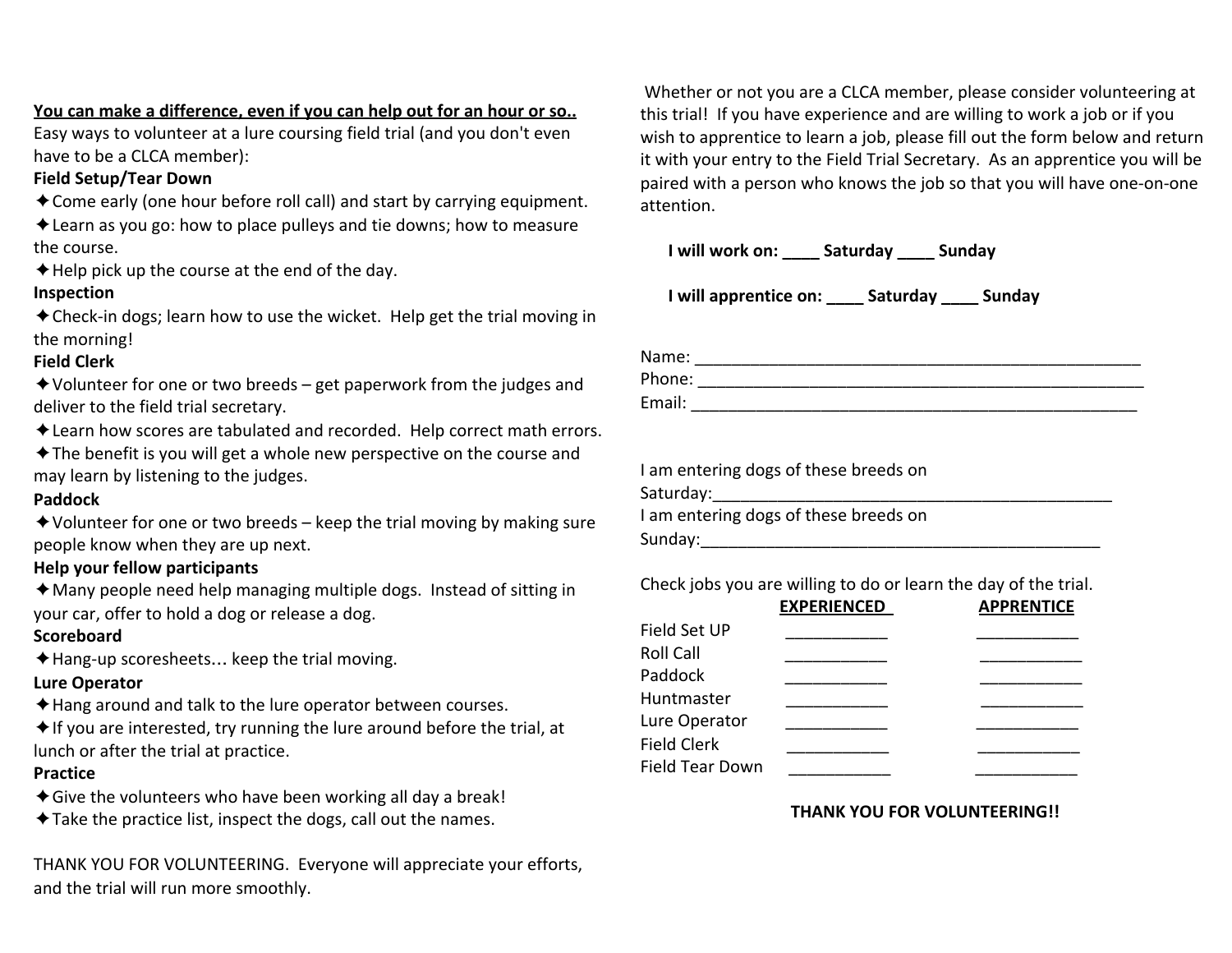#### *AMERICAN SIGHTHOUND FIELD ASSOCIATION* **HOUND CERTIFICATION**

**Rule effective October 1, 1994: Ch. V, Sec. 4 (a) OPEN STAKE:** *To be eligible to enter the open stake, a hound must have been certified by a licensed judge within the year preceding the closing date for the entry or have previously competed in the Open Stake.* This eligibility requirement also applies to a hound entered in the Limited or Veteran Stake, which has not competed in Open previously. Please complete this portion of this form and attach it to the entry form for the hound's first entry, including an entry for a Fun Trial.

Registered Name of Hound:

Registration Number: **Example 2** Breed:

Registered Owner's Name:

I hereby certify that on (date) example the above named hound completed a lure course of at least 500 yards, running with another hound of the same breed (or another breed with a similar running style). During the course the above named hound showed no inclination to interfere with the other hound. I further certify that I am a licensed judge for the ASFA.

Name of Licensed Judge:

#### Signature: Date: Date: Date: Date: Date: Date: Date: Date: Date: Date: Date: Date: Date: Date: Date: Date: Date: Date: Date: Date: Date: Date: Date: Date: Date: Date: Date: Date: Date: Date: Date: Date: Date: Date: Date: D

I hereby certify that the hound running in the certification course is the hound identified above and that information provided on this form is true and correct.

Signature: Date: Date: Date: Date: Date: Date: Date: Date: Date: Date: Date: Date: Date: Date: Date: Date: Date: Date: Date: Date: Date: Date: Date: Date: Date: Date: Date: Date: Date: Date: Date: Date: Date: Date: Date: D

Owner or Authorized Agent of Hound

This certification form must be attached to the entry form the first time this hound is entered in an open, limited, or veteran stake. Any hound entered in open, limited, or veteran (as a first time entered hound), which has not been certified, shall be declared ineligible by the records coordinator and shall forfeit any points and placements awarded.

**PLEASE RETAIN A COPY FOR YOUR RECORDS.**

#### *AMERICAN SIGHTHOUND FIELD ASSOCIATION* **HOUND CERTIFICATION WAIVER**

**Waiver of Requirement:** *This requirement will be waived for a hound that has earned a lure coursing or racing title from another recognized organization, if such title requires competition, and if a waiver for such title has been approved by the ASFA, or a CKC Hound Certification Form.* If your hound qualifies for a waiver, complete this portion of this form and attach it to your entry form. Proof of waivers must accompany this certification form.

Registered Name of Hound:

Registration Number: **Example 2** Breed:

Registered Owner's Name:

**CKC**: FCH FCHX

**AKC**: QC SC FC

Hound Certification previously submitted.

I hereby certify that the hound identified above has completed the requirements for the title indicated above (or that the required Certification was previously submitted) and that the information provided on this form is true and correct.

Signature: \_\_\_\_\_\_\_\_\_\_\_\_\_\_\_\_\_\_\_\_\_\_\_\_\_\_\_\_\_\_\_\_\_\_\_\_\_\_\_\_\_\_\_\_\_\_\_ Date:

Owner or Authorized Agent of Hound

#### *AMERICAN SIGHTHOUND FIELD ASSOCIATION* **HOUND CERTIFICATION**

**Rule effective October 1, 1994: Ch. V, Sec. 4 (a) OPEN STAKE:** *To be eligible to enter the open stake, a hound must have been certified by a licensed judge within the year preceding the closing date for the entry or have previously competed in the Open Stake.* This eligibility requirement also applies to a hound entered in the Limited or Veteran Stake, which has not competed in Open previously. Please complete this portion of this form and attach it to the entry form for the hound's first entry, including an entry for a Fun Trial.

Registered Name of Hound:

Registration Number: **Example 2** Breed:

Registered Owner's Name:

I hereby certify that on (date) example the above named hound completed a lure course of at least 500 yards, running with another hound of the same breed (or another breed with a similar running style). During the course the above named hound showed no inclination to interfere with the other hound. I further certify that I am a licensed judge for the ASFA.

Name of Licensed Judge:

Signature: Date: Date: Date: Date: Date: Date: Date: Date: Date: Date: Date: Date: Date: Date: Date: Date: Date: Date: Date: Date: Date: Date: Date: Date: Date: Date: Date: Date: Date: Date: Date: Date: Date: Date: Date: D

I hereby certify that the hound running in the certification course is the hound identified above and that information provided on this form is true and correct.

Signature: Date: Date: Date: Date: Date: Date: Date: Date: Date: Date: Date: Date: Date: Date: Date: Date: Date: Date: Date: Date: Date: Date: Date: Date: Date: Date: Date: Date: Date: Date: Date: Date: Date: Date: Date: D

Owner or Authorized Agent of Hound

This certification form must be attached to the entry form the first time this hound is entered in an open, limited, or veteran stake. Any hound entered in open, limited, or veteran (as a first time entered hound), which has not been certified, shall be declared ineligible by the records coordinator and shall forfeit any points and placements awarded.

#### **PLEASE RETAIN A COPY FOR YOUR RECORDS.**

#### *AMERICAN SIGHTHOUND FIELD ASSOCIATION* **HOUND CERTIFICATION WAIVER**

**Waiver of Requirement:** *This requirement will be waived for a hound that has earned a lure coursing or racing title from another recognized organization, if such title requires competition, and if a waiver for such title has been approved by the ASFA, or a CKC Hound Certification Form.* If your hound qualifies for a waiver, complete this portion of this form and attach it to your entry form. Proof of waivers must accompany this certification form.

Registered Name of Hound:

Registration Number: **Example 2** Breed:

Registered Owner's Name:

**CKC**: FCH FCHX

**AKC**: QC SC FC

Hound Certification previously submitted.

I hereby certify that the hound identified above has completed the requirements for the title indicated above (or that the required Certification was previously submitted) and that the information provided on this form is true and correct.

Signature: \_\_\_\_\_\_\_\_\_\_\_\_\_\_\_\_\_\_\_\_\_\_\_\_\_\_\_\_\_\_\_\_\_\_\_\_\_\_\_\_\_\_\_\_\_\_\_ Date:

Owner or Authorized Agent of Hound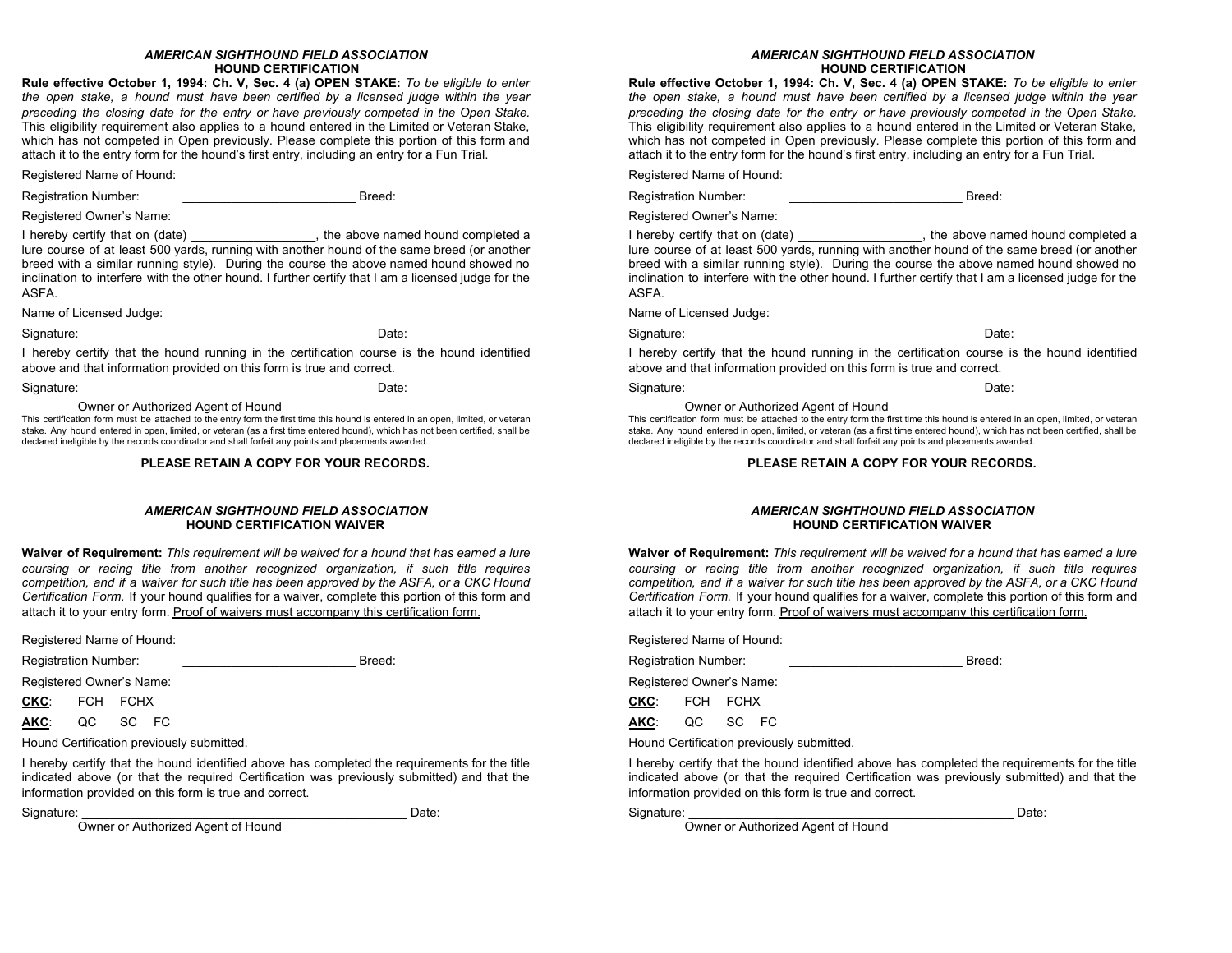#### **OFFICIAL AMERICAN SIGHTHOUND FIELD ASSOCIATION ENTRY FORM**

**COLORADO LURE COURSING ASSOCIATION ALL BREED ASFA LURE FIELD TRIAL SATURDAY FEBRUARY 27, 2021**

**FALCON INSTITUTE FOR ADVANCED COURSING STUDIES, FALCON. COLORADO** EARLY ENTRIES: 17.00 1 $^{\rm ST}$  hound, \$14.00 2 $^{\rm ND}$  and \$12.00 each additional hound entered by same owner. **DAY OF ENTRIES 25.00 per hound; close at 9:00 A.M. at FTS TABLE Payable in US funds. Make checks payable to CLCA and mail with completed entry form to: Heather Fletcher, 2803 S Macon Cir, Aurora, CO 80014-3029**

Fee Paid The Field Secretary cannot accept conditional, unsigned, incomplete or unpaid entries; please check your completed entry carefully

| Breed:                                                                                                                                          | Call Name:                                                                                  |                                 |                                    |  |  |  |
|-------------------------------------------------------------------------------------------------------------------------------------------------|---------------------------------------------------------------------------------------------|---------------------------------|------------------------------------|--|--|--|
| Registered Name of Hound:                                                                                                                       |                                                                                             |                                 |                                    |  |  |  |
| Stake:                                                                                                                                          |                                                                                             | <b>Additional Stakes</b>        |                                    |  |  |  |
| <b>FCH</b><br>Open<br>Veteran                                                                                                                   | Single<br>Limited                                                                           |                                 | Kennel $\Box$ Breeder $\Box$ Bench |  |  |  |
|                                                                                                                                                 | Registration Number: (please write in registering body before number)                       |                                 |                                    |  |  |  |
| If possible, please                                                                                                                             | Date of                                                                                     | Sex:                            |                                    |  |  |  |
| separate my hounds                                                                                                                              | Birth:                                                                                      | Dog                             | <b>Bitch</b>                       |  |  |  |
| Name of actual owner(s):                                                                                                                        |                                                                                             |                                 |                                    |  |  |  |
| Address:                                                                                                                                        | Phone:                                                                                      |                                 |                                    |  |  |  |
| City:                                                                                                                                           |                                                                                             | State:                          | Zip:                               |  |  |  |
| E-mail (Optional)                                                                                                                               |                                                                                             | (Optional) Region of Residence: |                                    |  |  |  |
| Emergency Contact Name and Phone (Optional)                                                                                                     |                                                                                             |                                 |                                    |  |  |  |
|                                                                                                                                                 |                                                                                             |                                 |                                    |  |  |  |
| Check if this is the first ASFA trial for this hound. Attach a Hound Certification or waiver if<br>П<br>entered in Open, Veterans, Limited.     |                                                                                             |                                 |                                    |  |  |  |
| П<br>accompany this entry unless NGA.                                                                                                           | Check if this is a first-time entry, a copy of the official Registration of this hound must |                                 |                                    |  |  |  |
| П                                                                                                                                               | Check if any information has changed since the last ASFA trial entry. Regarding             |                                 |                                    |  |  |  |
| Check if this hound has been dismissed within the last 6 trials entered. Must be marked in order to<br>qualify for a "clean" trial requirement. |                                                                                             |                                 |                                    |  |  |  |

I CERTIFY that I am the actual owner of this dog, or that I am the duly authorized agent of the actual owner whose  $*$ name I have entered above. In consideration of the acceptance of this entry and the opportunity to have this dog judged and to win prize money, ribbons, or trophies, I (we) agree to abide by the rules and regulations of the American Sighthound Field Association in effect at the time of this lure field trial, and by any additional rules and regulations appearing in the premium list for this lure field trial. I (we) agree that the club holding this lure field trial has the right to refuse this entry for cause, which the club shall deem to be sufficient. I (we) agree to hold this club, its members, directors, governors, officers, agents or other functionaries, any employees of the aforementioned parties and the owner(s) of the trial premises or grounds harmless from any claim for loss or injury which may be alleged to have been caused directly or indirectly to any person or thing by the act of this dog while in or upon the lure field trial premises or grounds or near any entrance thereto and I (we) personally assume all responsibility and liability for any such claim, and I (we) further agree to hold the aforementioned parties harmless from any claim loss of this dog by disappearance, theft damage or injury be caused or alleged to be caused by the negligence of the club or any of the aforementioned parties or by the negligence of any person or any other cause or causes. I (we) certify and represent that the dog entered is not a hazard to person or other dogs. This entry is submitted for acceptance of the forgoing representations and agreements.

**SIGNATURE** of owner or his agent duly authorized to make this entry

> **Please separate the entries before submitting to FTS. Please separate the entries before submitting to FTS.**

#### **OFFICIAL AMERICAN SIGHTHOUND FIELD ASSOCIATION ENTRY FORM**

**COLORADO LURE COURSING ASSOCIATION ALL BREED ASFA LURE FIELD TRIAL SATURDAY FEBRUARY 27, 2021**

**FALCON INSTITUTE FOR ADVANCED COURSING STUDIES, FALCON. COLORADO** EARLY ENTRIES: 17.00 1 $^{\rm ST}$  hound, \$14.00 2 $^{\rm ND}$  and \$12.00 each additional hound entered by same owner. **DAY OF ENTRIES 25.00 per hound; close at 9:00 A.M. at FTS TABLE Payable in US funds. Make checks payable to CLCA and mail with completed entry form to: Heather Fletcher, 2803 S Macon Cir, Aurora, CO 80014-3029**

Fee Paid The Field Secretary cannot accept conditional, unsigned, incomplete or unpaid entries; please check your completed entry carefully

| Breed:                                                                                                                                          | Call Name:                                                                                                                             |                          |                                           |  |  |  |  |
|-------------------------------------------------------------------------------------------------------------------------------------------------|----------------------------------------------------------------------------------------------------------------------------------------|--------------------------|-------------------------------------------|--|--|--|--|
| Registered Name of Hound:                                                                                                                       |                                                                                                                                        |                          |                                           |  |  |  |  |
| Stake:                                                                                                                                          |                                                                                                                                        | <b>Additional Stakes</b> |                                           |  |  |  |  |
| <b>FCH</b><br>Open<br>Veteran                                                                                                                   | Limited<br>Single                                                                                                                      |                          | $\Box$ Kennel $\Box$ Breeder $\Box$ Bench |  |  |  |  |
|                                                                                                                                                 | Registration Number: (please write in registering body before number)                                                                  |                          |                                           |  |  |  |  |
| $\Box$ If possible, please                                                                                                                      | Date of                                                                                                                                | Sex:                     |                                           |  |  |  |  |
| separate my hounds                                                                                                                              | Birth:                                                                                                                                 | Dog                      | <b>Bitch</b>                              |  |  |  |  |
| Name of actual owner(s):                                                                                                                        |                                                                                                                                        |                          |                                           |  |  |  |  |
| Address:                                                                                                                                        | Phone:                                                                                                                                 |                          |                                           |  |  |  |  |
| City:                                                                                                                                           |                                                                                                                                        | State:                   | Zip:                                      |  |  |  |  |
| E-mail (Optional)                                                                                                                               | (Optional) Region of Residence:                                                                                                        |                          |                                           |  |  |  |  |
| Emergency Contact Name and Phone (Optional)                                                                                                     |                                                                                                                                        |                          |                                           |  |  |  |  |
| П                                                                                                                                               | Check if this is the first ASFA trial for this hound. Attach a Hound Certification or waiver if entered<br>in Open, Veterans, Limited. |                          |                                           |  |  |  |  |
| Check if this is a first-time entry, a copy of the official Registration of this hound must accompany<br>П<br>this entry unless NGA.            |                                                                                                                                        |                          |                                           |  |  |  |  |
|                                                                                                                                                 | Check if any information has changed since the last ASFA trial entry. Regarding                                                        |                          |                                           |  |  |  |  |
| Check if this hound has been dismissed within the last 6 trials entered. Must be marked in order to qualify<br>for a "clean" trial requirement. |                                                                                                                                        |                          |                                           |  |  |  |  |

I CERTIFY that I am the actual owner of this dog, or that I am the duly authorized agent of the actual owner whose name I have entered above. In consideration of the acceptance of this entry and the opportunity to have this dog judged and to win prize money, ribbons, or trophies, I (we) agree to abide by the rules and regulations of the American Sighthound Field Association in effect at the time of this lure field trial, and by any additional rules and regulations appearing in the premium list for this lure field trial. I (we) agree that the club holding this lure field trial has the right to refuse this entry for cause, which the club shall deem to be sufficient. I (we) agree to hold this club, its members, directors, governors, officers, agents or other functionaries, any employees of the aforementioned parties and the owner(s) of the trial premises or grounds harmless from any claim for loss or injury which may be alleged to have been caused directly or indirectly to any person or thing by the act of this dog while in or upon the lure field trial premises or grounds or near any entrance thereto and I (we) personally assume all responsibility and liability for any such claim, and I (we) further agree to hold the aforementioned parties harmless from any claim loss of this dog by disappearance, theft damage or injury be caused or alleged to be caused by the negligence of the club or any of the aforementioned parties or by the negligence of any person or any other cause or causes. I (we) certify and represent that the dog entered is not a hazard to person or other dogs. This entry is submitted for acceptance of the forgoing representations and agreements.

| <b>SIGNATURE</b> of owner or his agent<br>duly authorized to make this entry |  |
|------------------------------------------------------------------------------|--|
| OFFICIAL <b>AMERICAN SIGHTHOUND FIELD ASSOCIATION</b> ENTRY FORM             |  |
| <b>COLORADO LURE COURSING ASSOCIATION ALL BREED ASFA LURE FIELD TRIAL</b>    |  |